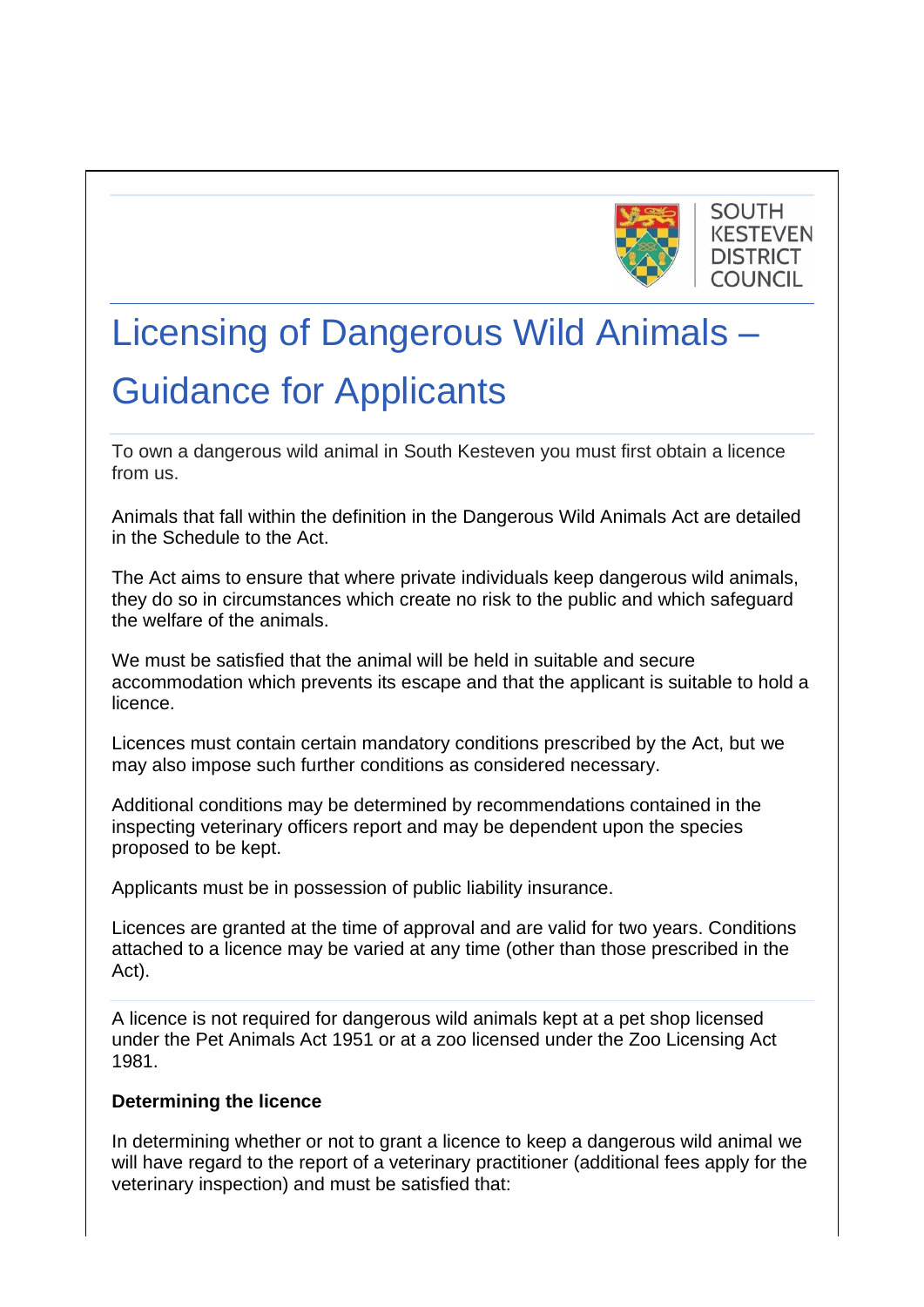- It is not contrary to the public interest on the grounds of safety, nuisance or otherwise to do so; and
- The applicant is a suitable person to hold a licence

Any animal covered by the licence will:

- Be held in secure accommodation which will prevent the animal from escape, and is suitable as regards construction, size, temperature, lighting, ventilation, drainage and cleanliness and is large enough for the number of animals proposed to be held in it
- Be supplied with adequate and suitable food, drink and bedding material and be visited at suitable intervals

And that:

- Safeguards will be taken to ensure the protection of any animal in case of fire or other emergency
- All reasonable precautions will be taken to prevent and control the spread of infectious diseases
- The accommodation is large enough for the animal(s) to take adequate exercise.

•

A licence will not be granted unless the applicant either owns and possesses, or proposes to both own and possess, the animal(s).

The following mandatory conditions will be imposed on all licences:

Specifying that while any animal is covered by the licence:

- It shall be kept only by those persons specified (whether by name or description) in the licence
- It shall normally be kept at the premises specified in the licence
- It shall not be moved from those premises except in such circumstances as may be specified in the licence
- The person to whom the licence is granted must hold a current insurance policy which insures them and any other person covered by the licence to keep the animal, against liability for any damage which may be caused by the animal
- The terms of the policy must, in our opinion, be satisfactory
- Stipulating restrictions on the species (whether one or more) of animal, and number of animals of each species, which may be kept
- Requiring the person to whom the licence is granted to 'at all reasonable times' make available a copy of the licence to any person entitled to keep an animal under the authority of the licence

We may impose other conditions that are considered to be necessary or desirable in order to ensure that it is satisfied that the requirements will be met.